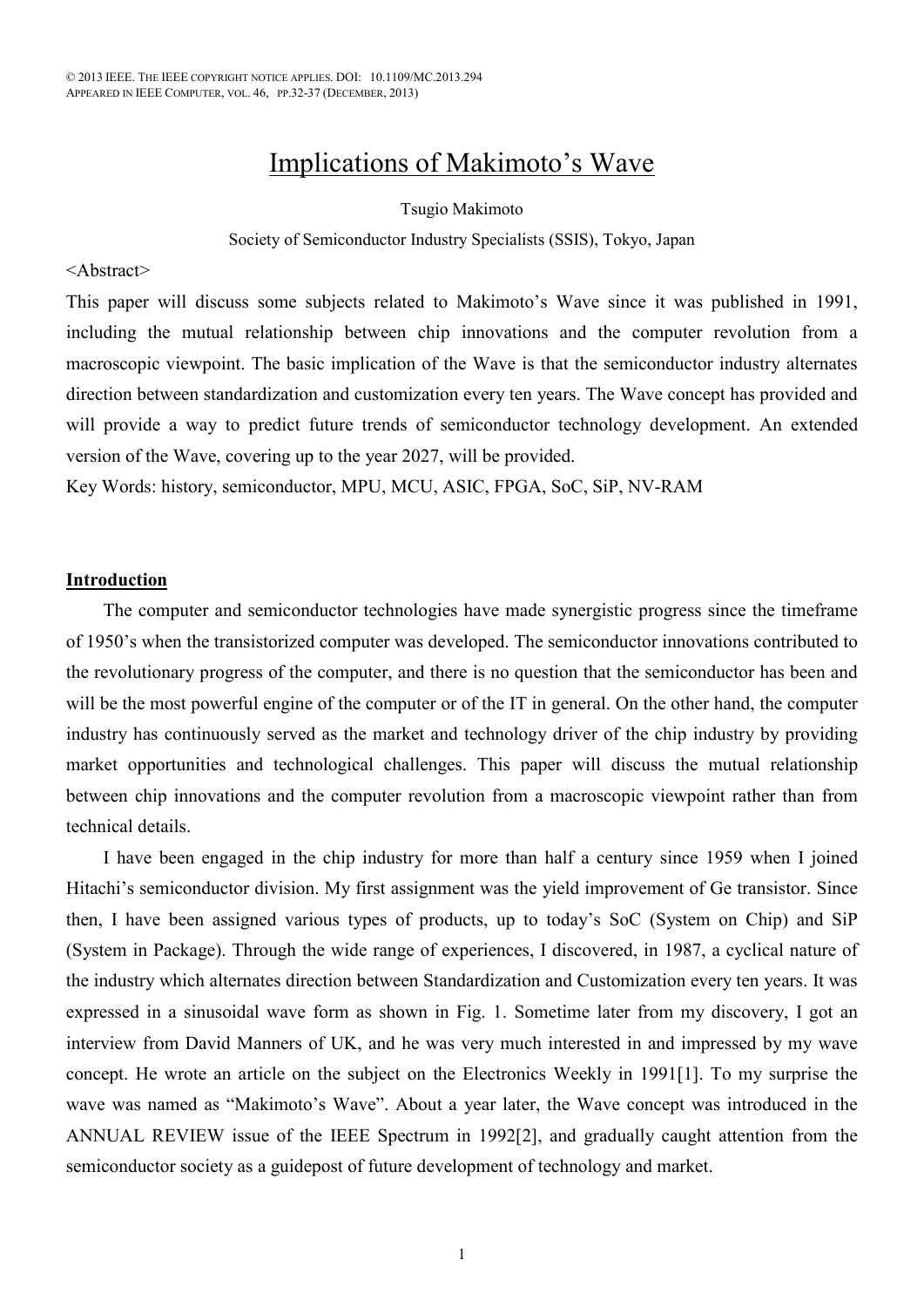

With the turn of the 21<sup>st</sup> century, the computer society started to show interest in the concept, and I received invitations to talk at various conferences in the computer field. The first talk was delivered at FPL (Field Programmable Logic) 2000 in Villach, Austria with the title of "The Rising Wave of Field-Programmability". In this timeframe, field programmable devices became available, as had been predicted in the Wave, which contributed to enhancing performance of the computer for various applications. Invited talks were also delivered at SC06 in Tampa, US and ISC07 in Dresden, Germany.

The Wave concept is still alive, and it provides with us a great deal of insight for the direction of technology development in the future.

# **Digital Technologies Innovations**

Digital technologies have undergone various innovations since the invention of transistor in 1947 at Bell Laboratories in the US, which was the most significant milestone in the history of the semiconductor industry. However the invented transistor was point contact-type which was unstable and uncontrollable because of its mechanical structure. Therefore, this type of transistor was not very useful for the practical applications, and we had to wait for various innovations to follow.

Although the process of technology innovations is quite complex, it can be classified into three basic patterns. The first category is "Disruptive Innovation" meaning the development of products or technologies which cause obsolescence of those in the previous generation. There are various examples in this category, but the most important ones, beside the invention of transistor, include the invention of Integrated Circuit by Jack Kilby in 1958 and by Robert Noyce in 1959, and the development of 4bit microprocessor at Intel in 1971. The second category is "Exponential Innovation" which means that the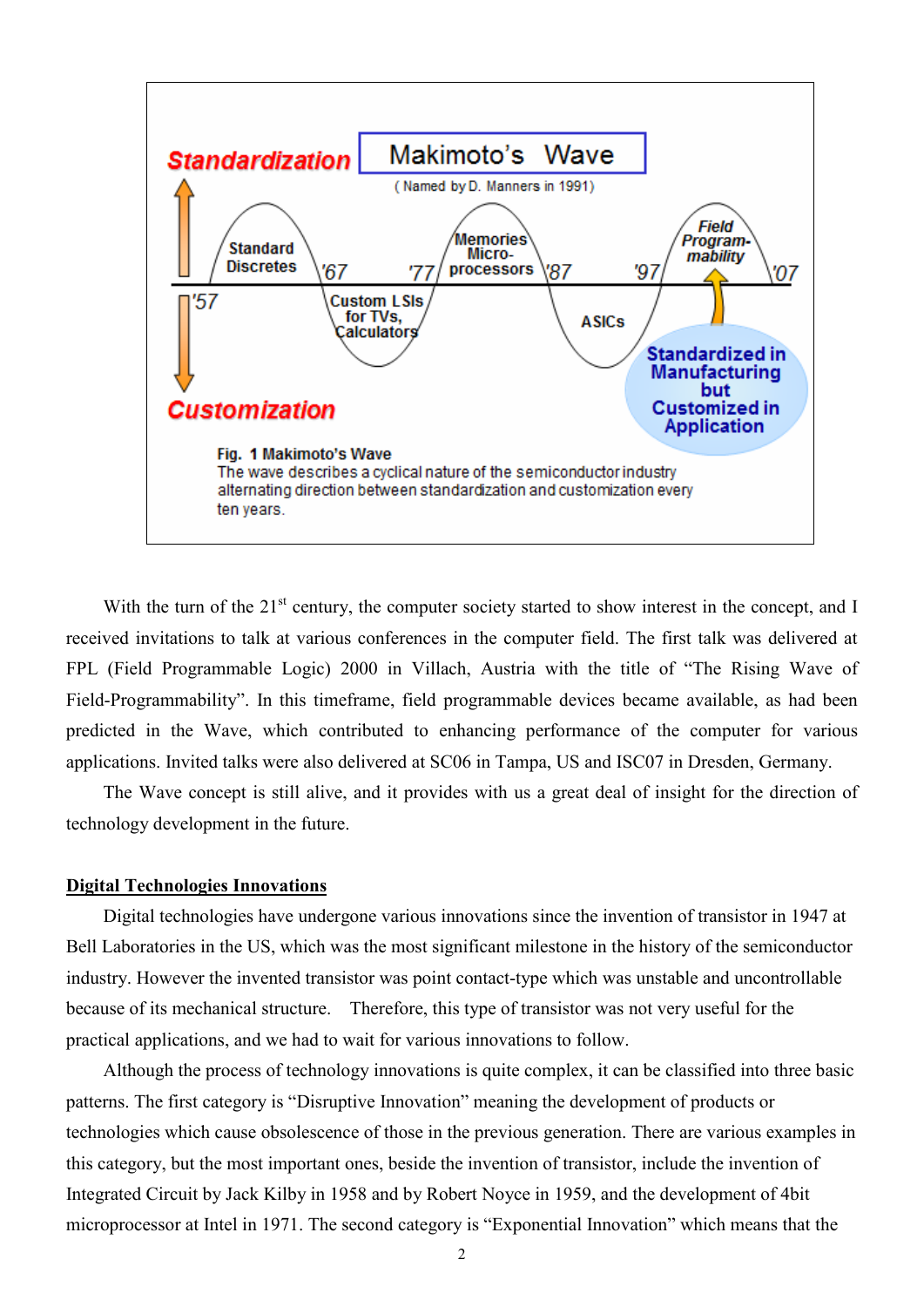rate of the progress is exponential. This is known as Moore's Law which can be summarized as "the number of transistors on a chip doubles every 18 to 24 months". Gordon Moore first discovered the exponential trend of the density increase and contributed a paper on the Electronics magazine in 1965[3]. The third category is "Cyclical Innovation" which is called Makimoto's Wave, the main subject of this paper.

## **Cyclicality of the Industry**

Following is the brief history of semiconductor industry, from the viewpoint of the trend between "Standardization" and "Customization", for every ten years after the invention of the transistor [4]. The 1<sup>st</sup> decade (1947-1957) can be regarded as the incubation period of the semiconductor industry. Many innovations were made in this period especially in the field of discrete devices; the invention of junction transistor being the most important one.

In the  $2<sup>nd</sup>$  decade (1957-1967), the production of transistor started in the US followed by Japan and other countries, and the semiconductor industry took off in this period. Large US corporations, such as WE, RCA, and GE, led the industry. One of the important aspects of the industry was that transistors were standardized and they were interchangeable each other. The lesson was learned from the case of vacuum tubes, since the transistor manufacturers were also engaged in vacuum tube business. This period can be characterized as the decade of "Standardization".

The production of IC/LSI started in the 3<sup>rd</sup> decade (1967-1977). The IC/LSI found the new market opportunities such as calculators and electronic watches. In the design of LSI, the most important criterion was to minimize the chip size, since the yield of LSI depended very heavily on the chip size. In order to achieve this goal, the custom design was the natural choice in this period which can be characterized by "Customization".

In the middle of the 3<sup>rd</sup> decade (1967-1977), the MPU or microprocessor was developed in 1971, and its production started to rise in the  $4<sup>th</sup>$  decade (1977-1987). There was a drastic change in the way of designing electronic systems from the custom design to the MPU based design. The reason was that the design cost of the custom chip was too high, and the time to market was too long; effectively prohibiting the custom approach to low volume items or short life cycle items. Although, the MPU based approach had some redundancy and hence higher unit cost, the overall cost was justifiable for many cases because of its lower initial cost. This period can be characterized by "Standardization".

At the end of the 4<sup>th</sup> decade, in 1987, I noticed that the semiconductor industry has a cyclical nature to alternate direction between "Standardization" and "Customization" every ten years, as is described above. Then I naturally thought that the trend can be extended toward the foreseeable future for another 20 years up to 2007.

As was predicted in the Wave, production of ASIC (Application Specific IC) started in the 5<sup>th</sup> decade (1987-1997), which directed to the "Customization" side, the opposite direction from the  $4<sup>th</sup>$ decade in which the general purpose standard product, such as MPU, played the major role. There were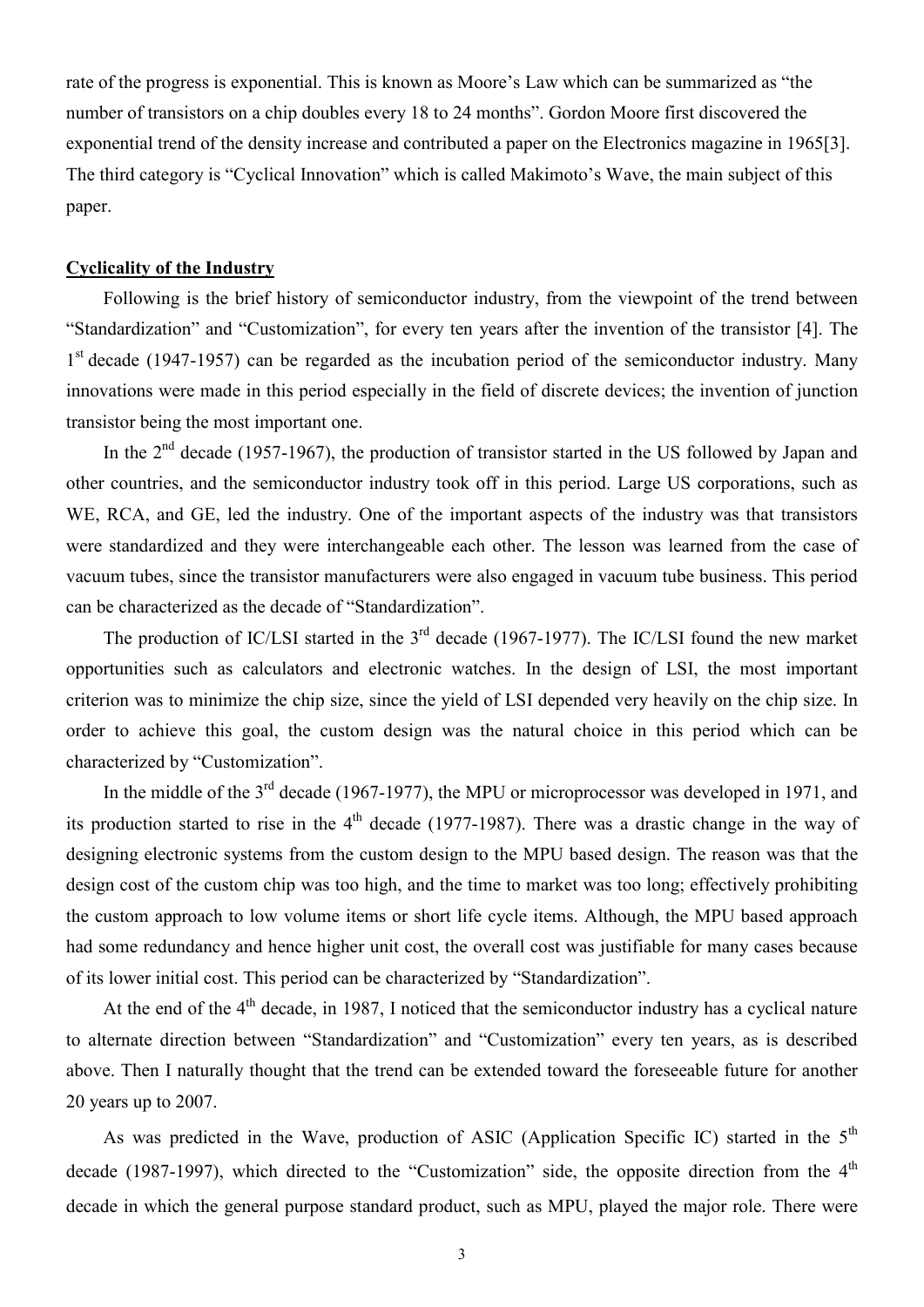two noticeable factors which drove this trend; firstly the emergence of new design methodology such as Gate Array and Cell Based IC which made custom design much easier, and secondly the inherent capability of the ASIC to provide higher performance and lower power compared to the standard MPU based approach. This period can be characterized by "Customization" in which the pioneers were LSI Logic for Gate Array, and VLSI Technology for Cell Based IC.

Although the ASIC was utilized for wide range of applications, there were still some drawbacks to be improved; slower time to market, higher development cost, and less flexibility to adapt to the market change. In order to address these issues, various types of field programmable devices were introduced to the market in the  $6<sup>th</sup>$  decade (1997-2007). One of the earliest examples was field programmable MCU introduced by Hitachi under the trade name of ZTAT. The ZTAT stood for "zero turn-around time", meaning the device was programmable at user's site. The product was a great hit since it provided a benefit of faster time to market and more flexibility to market changes. Most of today's MCUs are made in the ZTAT way, in a sense that they are field programmable rather than mask programmable. FPGA or Field Programmable Gate Array was another example which got momentum in the  $6<sup>th</sup>$  decade, led by such companies as Xilinx and Altera. The beauty of field programmability is that the product is "standardized in manufacturing but customized in applications" as shown in Fig. 1. In the meantime, the field programmable devices gave a strong impact to the computer industry toward reconfigurable computing which provided higher performance and more flexibility to cover wide range of applications, such as medical imaging, high speed computing, and data analytics.

#### **Semiconductor Pendulum**

The semiconductor industry has made a progress in such a way to provide the best customer satisfaction, as is the case with other industries. It is generally said that "the customer is the king", and customers ask difficult tasks to suppliers which are often contradictory each other. Their requests are classified in two groups as follows;

- (a) Higher performance, lower power, lower unit cost, and more differentiation
- (b) Lower initial cost, faster time to market, and more flexibility

For addressing requests in (a), "custom approach" will be better suited, while addressing requests in (b), "standard approach" will be the choice. It is clear that neither custom nor standard approach is almighty for the customer satisfaction. The Makimoto's Wave implies that the choice of custom or standard is the time dependent issue, influenced by technology and market development. There are some forces to push the industry toward custom direction one time and toward standard direction another time. This point is illustrated in Fig. 2 as the "semiconductor pendulum".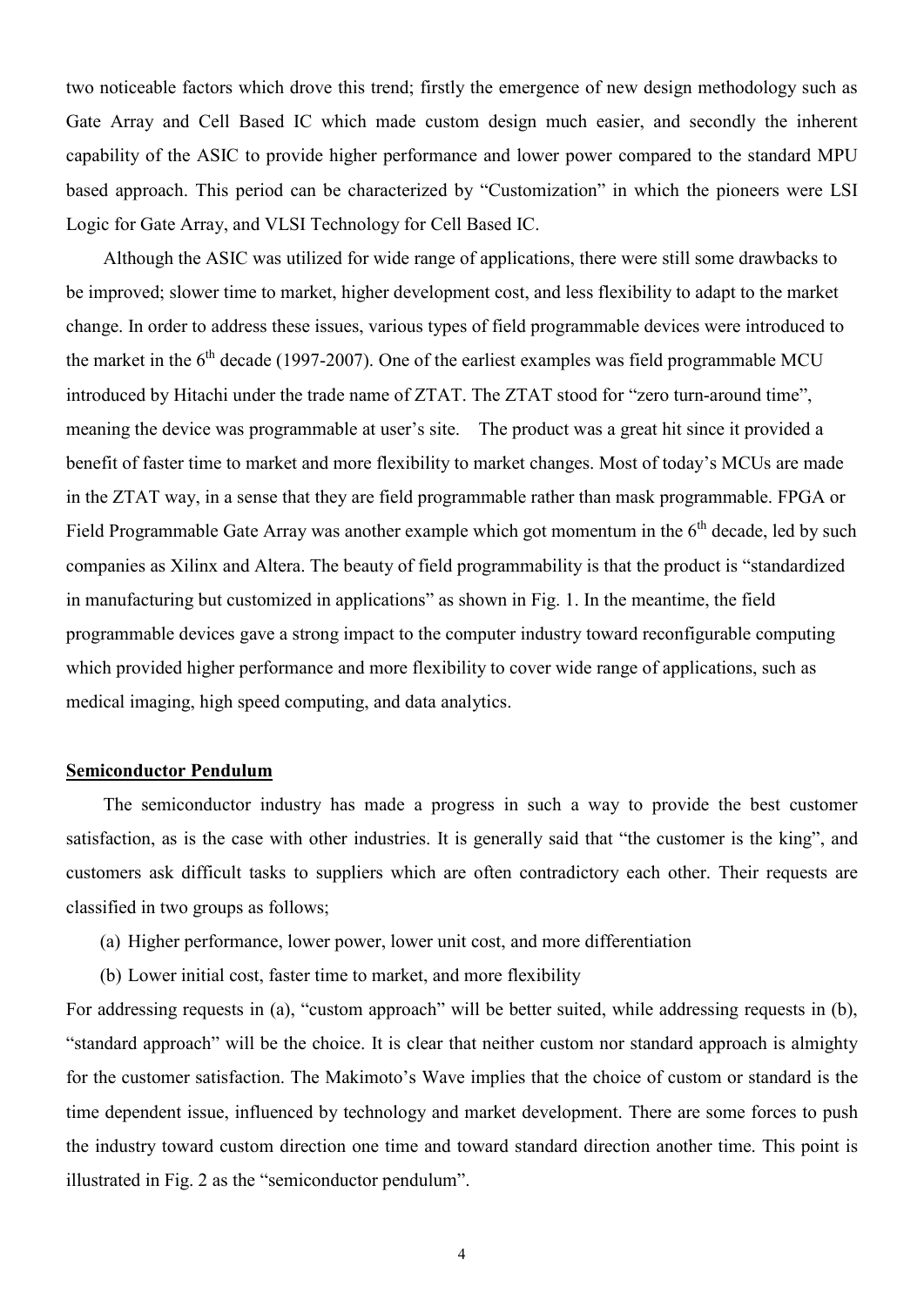

The pendulum model is used here to interpret the basic mechanism of the cyclical nature of the chip industry. Imagine a long pendulum swinging between standard and custom direction. There are various forces acting on and reacting to the pendulum, as shown in the figure. For example, the emergence of new device structure such as FPGA and new architecture such as MPU/DSP are some of forces to push the pendulum toward standardization direction. However, if the pendulum goes too far to that direction, there will be reacting forces such as "need for differentiation", "need for higher performance", and "need for lower power". And the pendulum will be pulled back to the opposite direction.

On the other hand, progress of design automation and emergence of new design methodology are some of forces to push the pendulum toward custom direction. However, again, if it goes too far to that direction, there will be reacting forces such as "need for shorter time to market", "need for less initial cost". And the pendulum will be pulled back to the opposite direction. In this way, the pendulum has been and will be swinging between "Customization" and "Standardization" with the period of about ten years at each side.

# **Democratization of Computing**

A macroscopic review on the computer revolution will be described in relation to chip innovations. J. V. Atanosoff of Iowa State University invented the core principles of electronic digital computing in 1939 and then completed the ABC or Atanosoff-Berry Computer together with C. E. Berry in 1942. [5]. ABC was the first electronic digital computer in the world which was followed by Colossus developed as the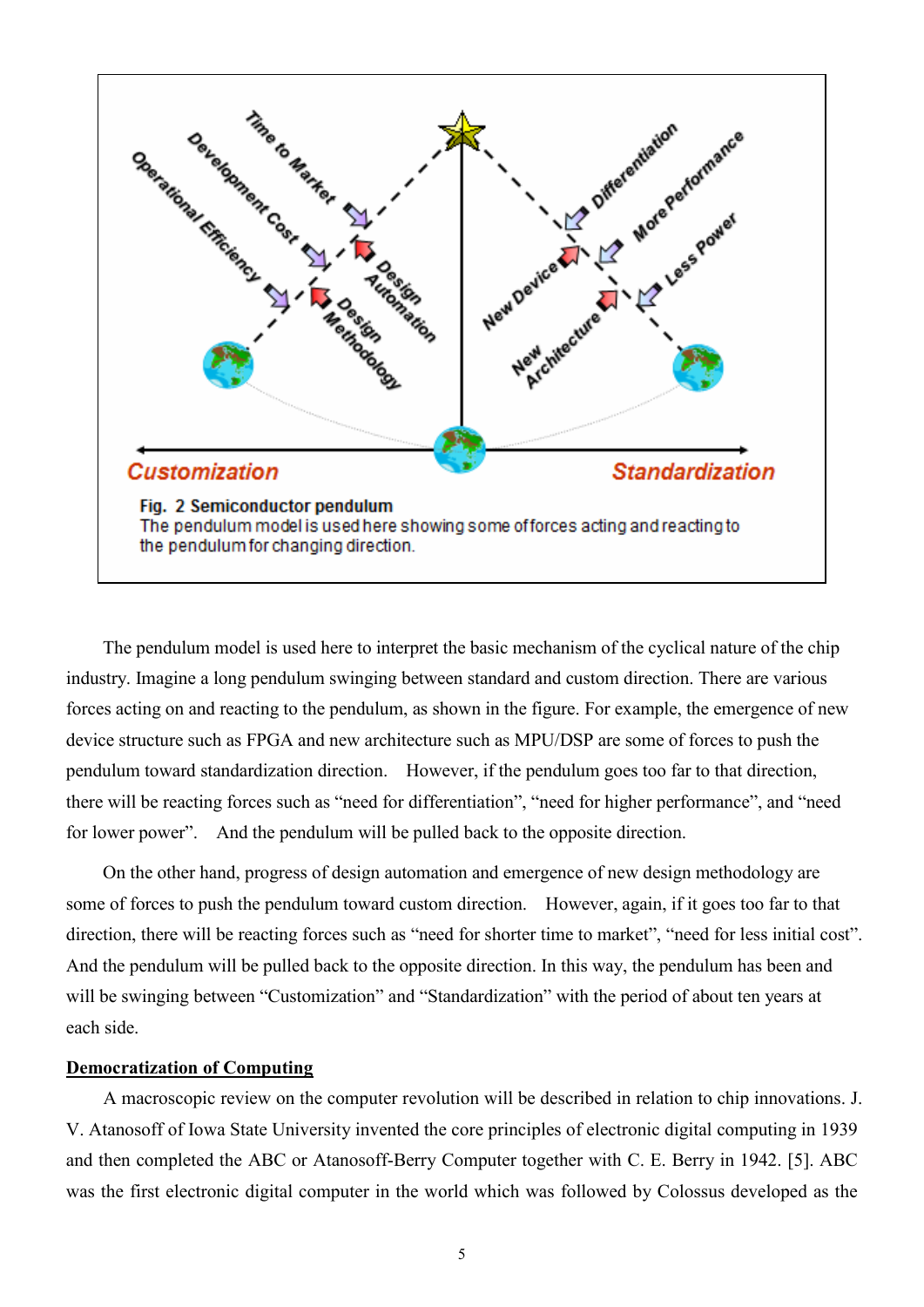code-breaking machine in the UK in 1942, and ENIAC developed at University of Pennsylvania for the U.S. Army in 1946.

Since those days, the computer made a revolutionary progress toward various directions; toward high performance computing such as supercomputer, toward reconfigurable computing for covering wide range of applications, and toward more democratization of computing. The democratization of computing was the most influential to our society and impacted our life style in a big way.



A historical evolution of the democratization of the computer is shown in Fig.3. At the dawn of the computer age, one of the popular machines was ENIAC which was developed for the U. S. Army for about 500,000\$. It was a huge system which contained about 18,000 vacuum tubes, weighed about 30 tons. Only the wealthy state could afford to purchase such a huge machine in those days. In a sense, the computer was the "state level machine". The first commercial computer called Univac 1 was introduced in 1951 by Univac based on vacuum tubes, and again, its first customers were U.S. Government agencies such as Census Bureau, the U.S. Air Force, and the U.S. Army Map Services.

In 1964, IBM introduced their IBM System 360 which was based on transistors in the hybrid structure called Solid Logic Technology, or SLT. The system was scalable and covered a wide range of performance from low end to high end. The 360 family became very popular and created a big wave of computerization for companies through the range of industries. Now the computer became the "company level machine". In the late 1960's to 70's, when the IC became readily available, the computer was more democratized by the development of minicomputers by Digital Equipment and Nova. One of the most popular machines was VAX-11 from DEC introduced in 1977 using TTL IC. A university research group could afford to have a minicomputer, and it became the "group level machine".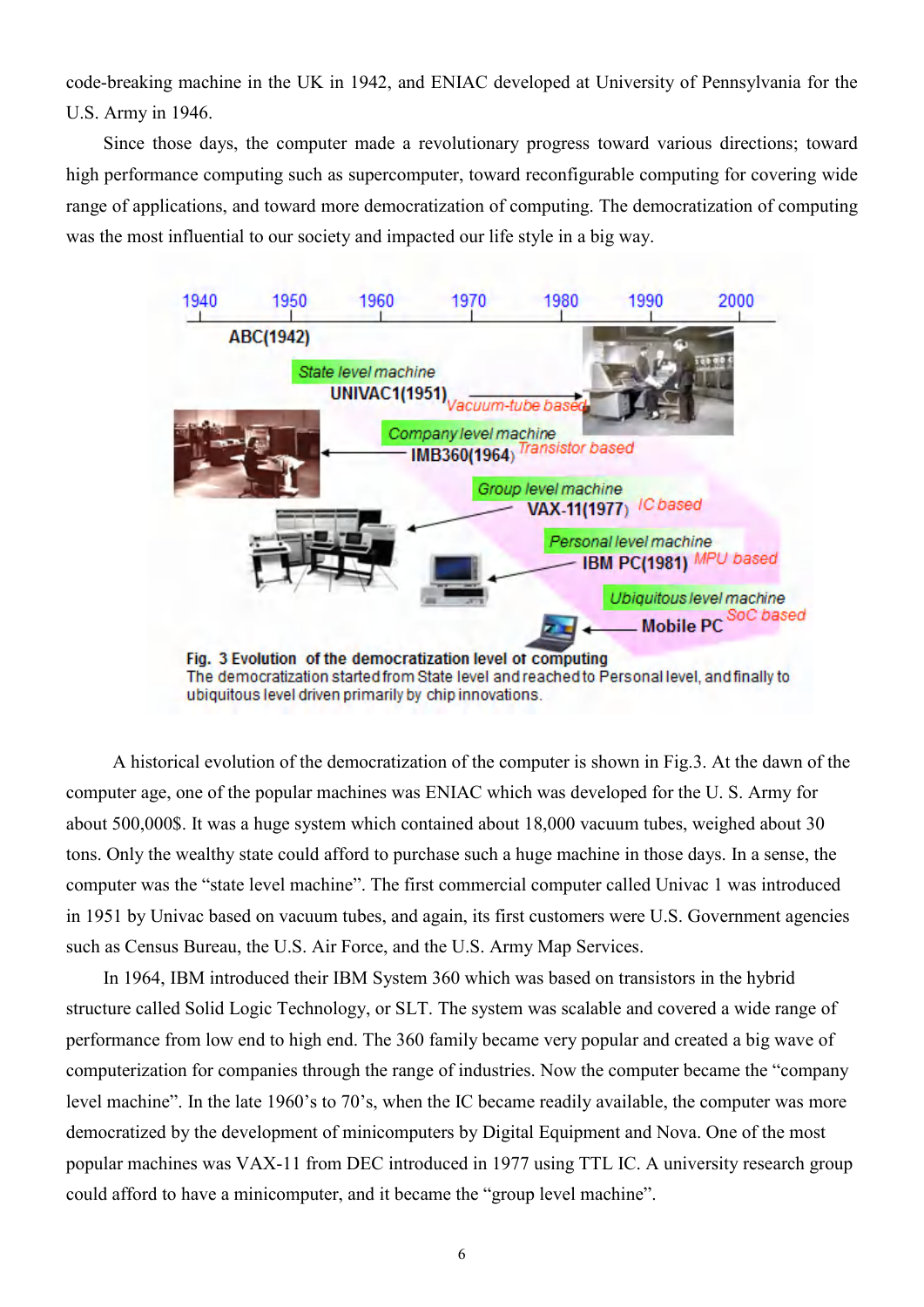The next step of the democratization came with the introduction of PC by Apple (1977) and IBM (1981) based on the microprocessor. The PC became the "personal level machine" as its name implies. The further progress of the chip technology made it possible for the computer to become portable and mobile like mobile PC or tablet PC, resulting in the "ubiquitous computing". The key enabler for the "ubiquitous level machine" was SoC or System on Chip.

 The level of democratization started from the "state level" with vacuum tube, and then shifted to the "company level" with transistor, to the "group level" with IC, to the "personal level" with MPU, and to the "ubiquitous level" with SoC.

Of course, there were many factors which contributed to the computer revolution towards democratization, but it is quite clear from the above discussion, that the chip innovation was the most important key enabler for this revolution.

# **Figure of Merit**

If we trace the historical evolution of the computer toward the democratization, it is seen that the progress has been made in such a way to satisfy the four requirements shown below;

1) More intelligence (or higher MIPS value), 2) Smaller size, 3) Lower power, and 4) Lower cost.

**,**

The four requirements, listed above, lead to the formulation of a "Figure of Merit" for the computer as shown below [6]:

Figure of Merit = 
$$
\frac{\text{(Intelligence)}}{\text{(Size)} \times \text{(Cost)} \times \text{(Power)}}
$$

Where (Intelligence) means the information processing capability, and MIPS value can be used in the case of general purpose computer. The rest of parameters, i.e., (Size), (Cost), and (Power), is self-explanatory.

An assumption is made here that the computer has made a progress in such a way to maximize the Figure of Merit value, and the semiconductor technology has also made a progress to boost the value. A comparison of Figure of Merit for Univac1 (1951) and a mobile computer (2006) was made as shown in Fig. 4. It was found that the Figure of Merit increased 1.5x10E17 times during the period of 55 years which translates into CAGR (Compound Annual Growth Rate) of 105% or "doubling every year".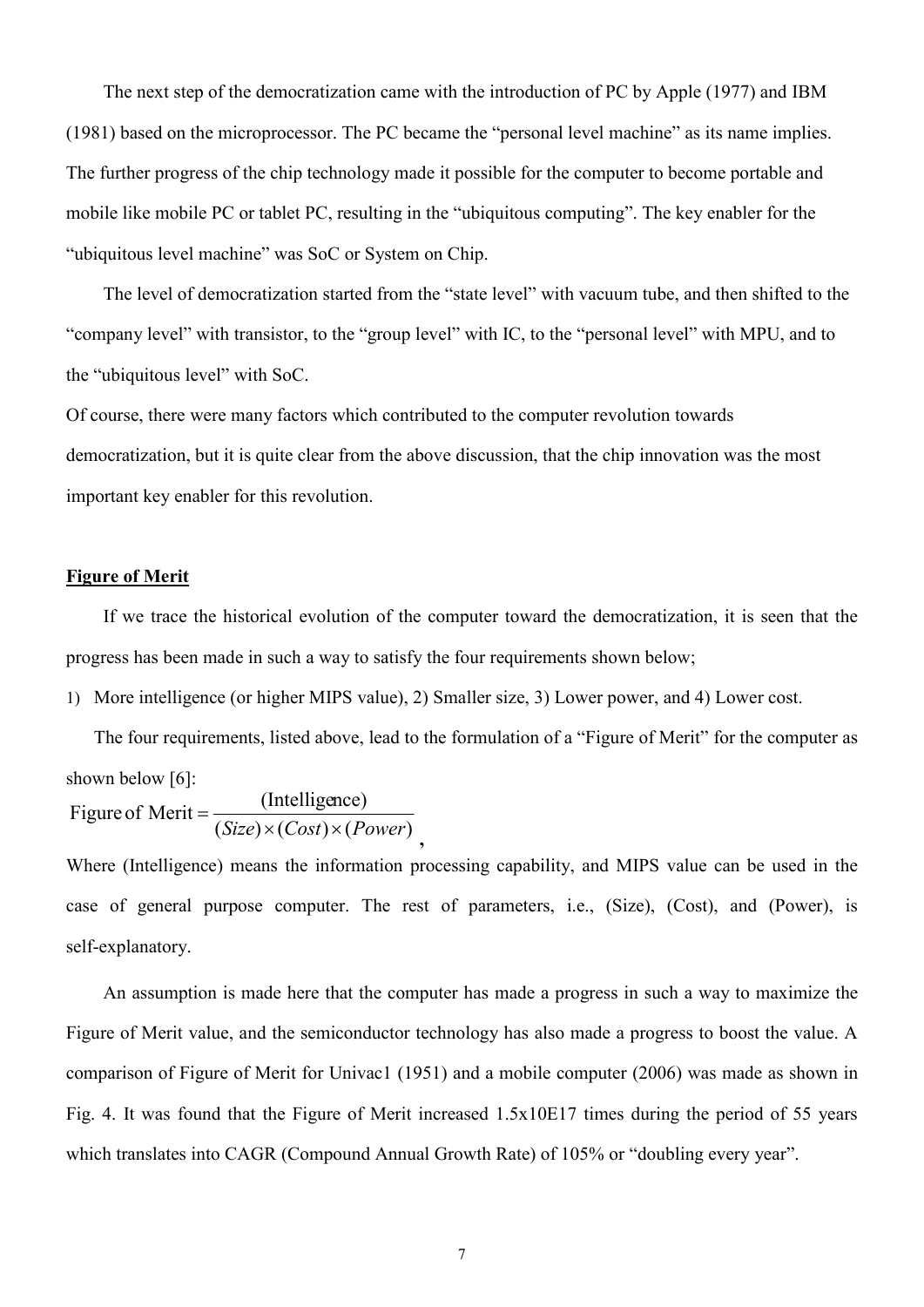|                                      | <b>UNIVAC-1</b><br>(1951) | <b>Mobile PC</b><br>(2006) | Ratio                |
|--------------------------------------|---------------------------|----------------------------|----------------------|
| <b>Performance</b><br>(MIPS)         | 0.1                       | 2,300                      | 2.3x10 <sup>4</sup>  |
| <b>Size</b><br>(cc)                  | 7.4x10 <sup>8</sup>       | $1.7 \times 10^{3}$        | $2.3x10^{-6}$        |
| <b>Power</b><br>(W)                  | 1.3Ex10 <sup>6</sup>      | 52                         | $4.2 \times 10^{-5}$ |
| Price<br>$($ \$)                     | 9x10 <sup>5</sup>         | 1,500                      | $1.6x10^{-3}$        |
| <b>Figure of Merit</b><br>(relative) |                           | $1.5x10^{17}$              | 1.5x10 <sup>17</sup> |

Fig. 4 Comparison of Figure of Merit of Univac 1 and Mobile PC The comparison shows that the Figure of Merit increased1.5x10E17 times during the period of 55 years.

The evolution of Figure of Merit and four parameters, MIPS, Size, Cost, and Power, are shown in Fig. 5. Although some deviations of plots are observed, the general trend of the Figure of Merit, shown by the red bold line, supports the above assumption. The gradient of the red line, or the rate of progress, is estimated as "1000times in 10 years", which corresponds to "doubling every year" as is the case of Fig. 3. The Figure of Merit is a "rule of thumb" which provides a macroscopic guideline for both the computer and semiconductor technology development. This is one of ways to correlate the world of computer and semiconductor technologies. Therefore, researchers in the both fields are advised to work closely together sharing the common goal of the Figure of Merit in the development project.



Fig. 5 Evolution of Figure of Merit of computer The gradient of the red bold line shows that the rate of progress is estimated as "1000 times per decade".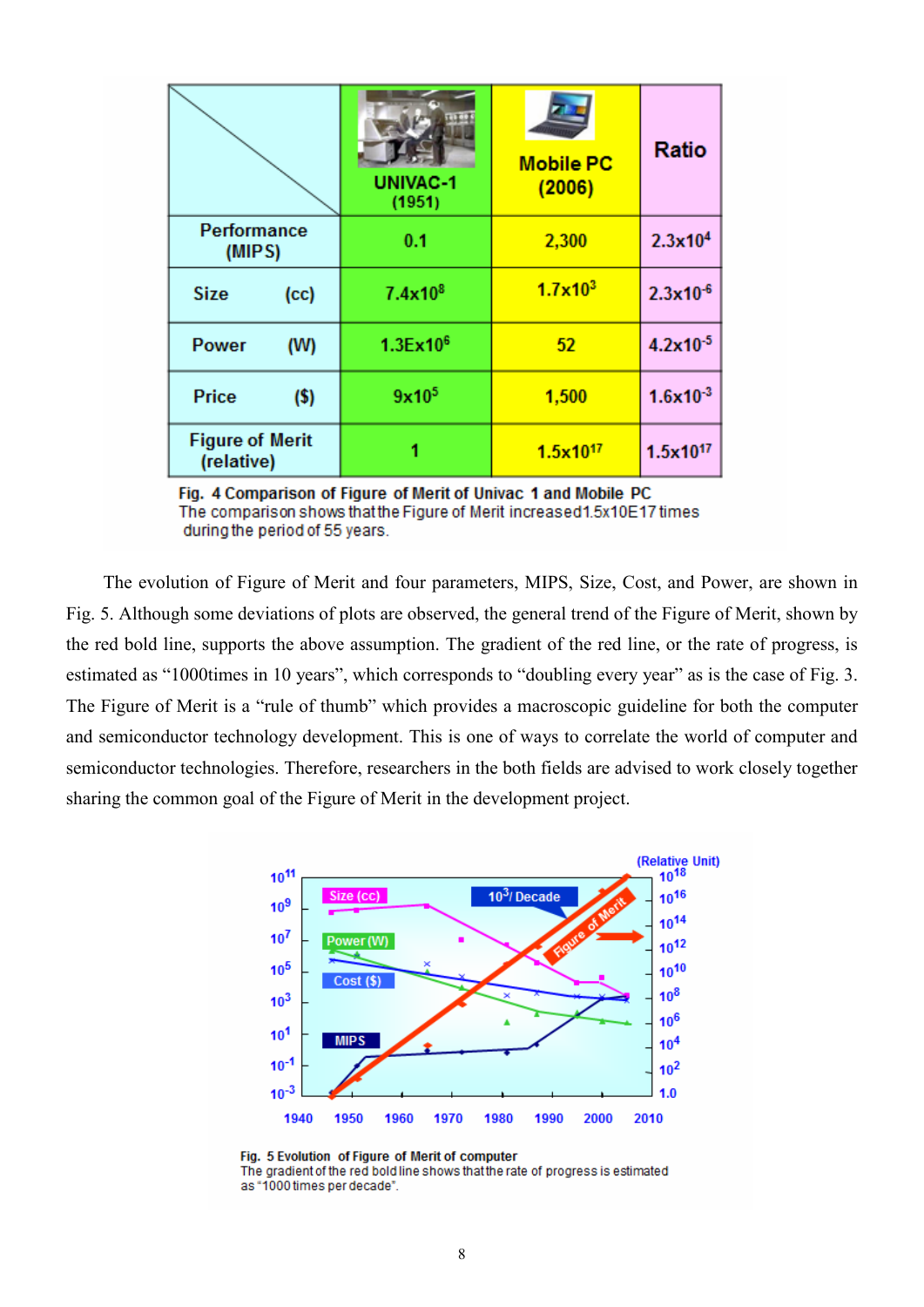# **Future Challenges**

As is shown in Fig. 1, the original Makimoto's Wave covers the range of 50 years from 1957 to 2007, but the year 2007 has already gone. Fig. 6 is the extension of the original wave which shows that the cyclical nature of the industry is still alive for another couple of decades. Today's semiconductor industry trend is represented by SoC and SiP which points to the Customization direction. SoC and SiP are not just simple components, but they are the heart of the system, and therefore, they have to be customer specific or application specific products rather than general purpose standard products. The best example is the case of Apple's application processors, A5 and A6, which were custom designed for their iPad and iPhone. By choosing the custom approach, Apple succeeded in developing high performance and low power system which became the major source of strength for their mobile terminals; thus making a great contribution for launching the age of "Digital Nomad".[7][8] Samsung seems to be taking a similar approach as Apple; making their tablets and smartphones with their in-house processors. On the other hand, Qualcomm's processors target larger number of customers in the single market. Their product is called ASSP or Application Specific Standard Product which is getting momentum these days, boosting Qualcomm to No. 3 ranking in the chip industry in 2012, from No.6 position in 2011.



The next decade of 2017-2027 will be different from the current decade because the integration density on a chip will become too high for the custom approach for many applications. An industry wide effort will be made to develop product with high level of flexibility with high performance, low power, and low cost in order to cover wide range of system applications. This trend can be named as "Highly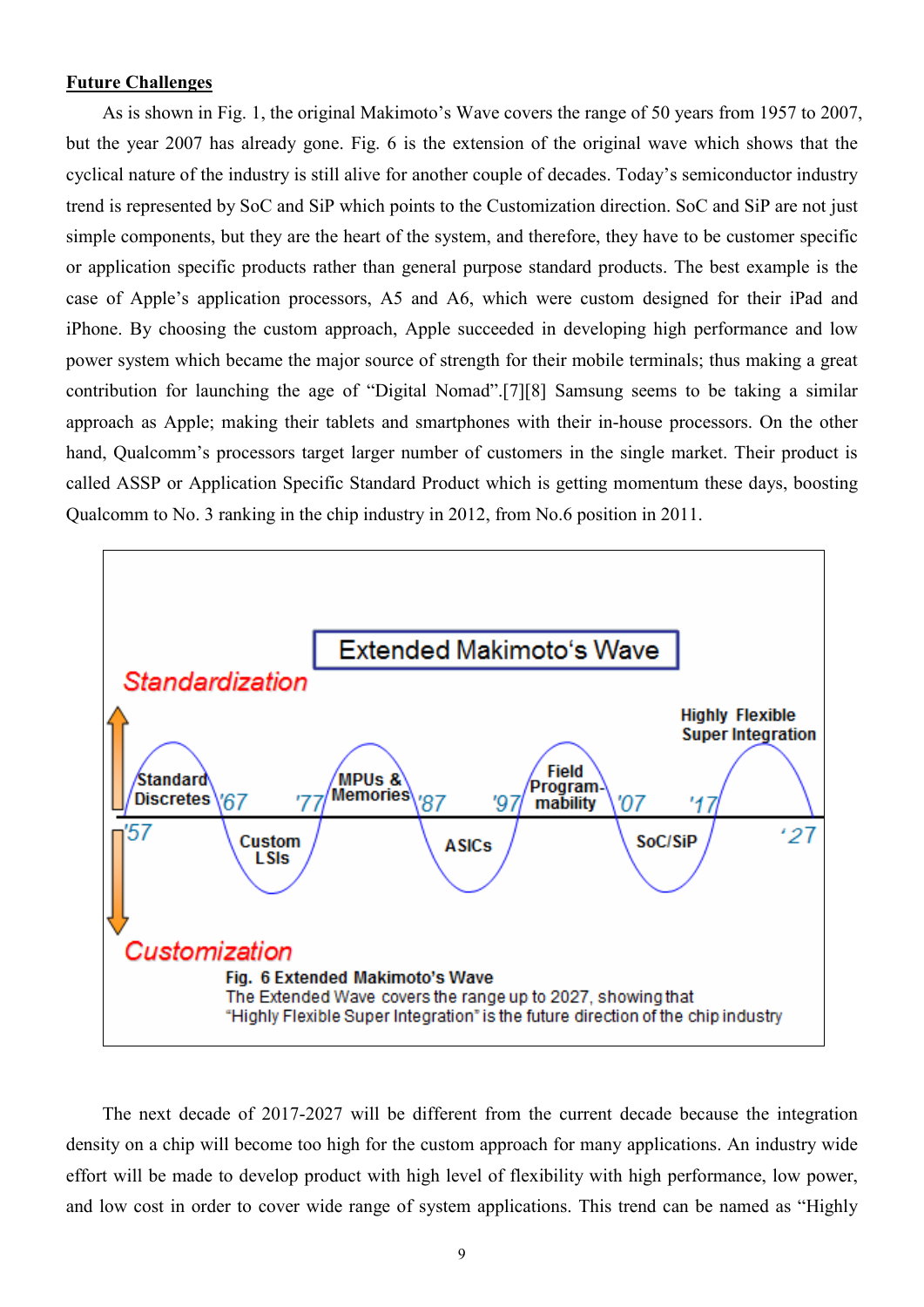Flexible Super Integration" or "HFSI". One of approaches to this direction is the case of Altera's "Programmable Silicon Convergence", in which a chip contains multiple functional units such as MPU, DSP, FPGA, and other elements, capitalizing on the increase in the integration density in the next decade. [9] This is certainly an interesting challenge since some level of redundancy will be justifiable compared to the high cost of custom design.

There will be another new element of technology which will contribute to the realization of "HFSI"; that is the newly emerging non-volatile RAM. Simply stated, the NV-RAM has combined features of random access memory and non-volatile memory. If available, there will be significant changes in the way of designing chips and electronic systems; firstly, the memory hierarchy will be quite different from today's system since NV-RAM can replace SRAM, DRAM, and Flash memory, resulting in performance improvement and power consumption reduction, and secondly, logic functions will be constructed by the array of NV-RAM providing the high level of flexibility. Although several types of NV-RAM have been pursued so far, promising NV-RAMs currently under development include ReRAM (Resistive RAM), STT-MRAM (Spin Transfer Torque Magnetic RAM), and CNT-RAM (Carbon nanotube based RAM). Although each technology has its own pros and cons, CNT-RAM, the newest entrant, seems to have the unique inherent characteristics of high reliability such as 1000 years of data retention at 85°C and unlimited endurance cycles, thanks to its robust switching mechanism. The NV-RAM will be the powerful enabler of the "HFSI" which will greatly contribute to the progress of computer or IT in general.

In accordance with chip innovations, the computer technology will undergo drastic innovations toward various directions including; to a tiny computer embedded in things as a part of Internet of Things, or IoT, to a high performance computing such as a supercomputer in the range of Exa FLOPS or more, and to a high level of AI machine such as a robot. At a first glance, a robot may look different from a computer, but actually it is a very sophisticated moving computer with high performance/low power processing capability. According to Hans Moravec of Carnegie Melon University, the robot intelligence will dramatically increase in the coming decades, owing primarily to the progress of chip technology. It is predicted that the robot intelligence will reach the level of a mouse by 2020, the level of a monkey by 2030, and the level of a human by 2040. [10]

With the purpose of accelerating global research activities in robotics, the RoboCup was started in 1997 in Nagoya, Japan. The RoboCup is an international annual event of robotics competition with a target to create a robot soccer team which can beat human champion of world cup soccer by 2050. The technology developed for the RoboCup on the way to its goal will greatly affect many aspects of our society and our daily life.

Will the target of RoboCup be achieved by 2050? No one knows for sure, but it is clear that the success will depend very heavily on the chip innovations together with the computer revolution. A very exciting and challenging future should be ahead of us!